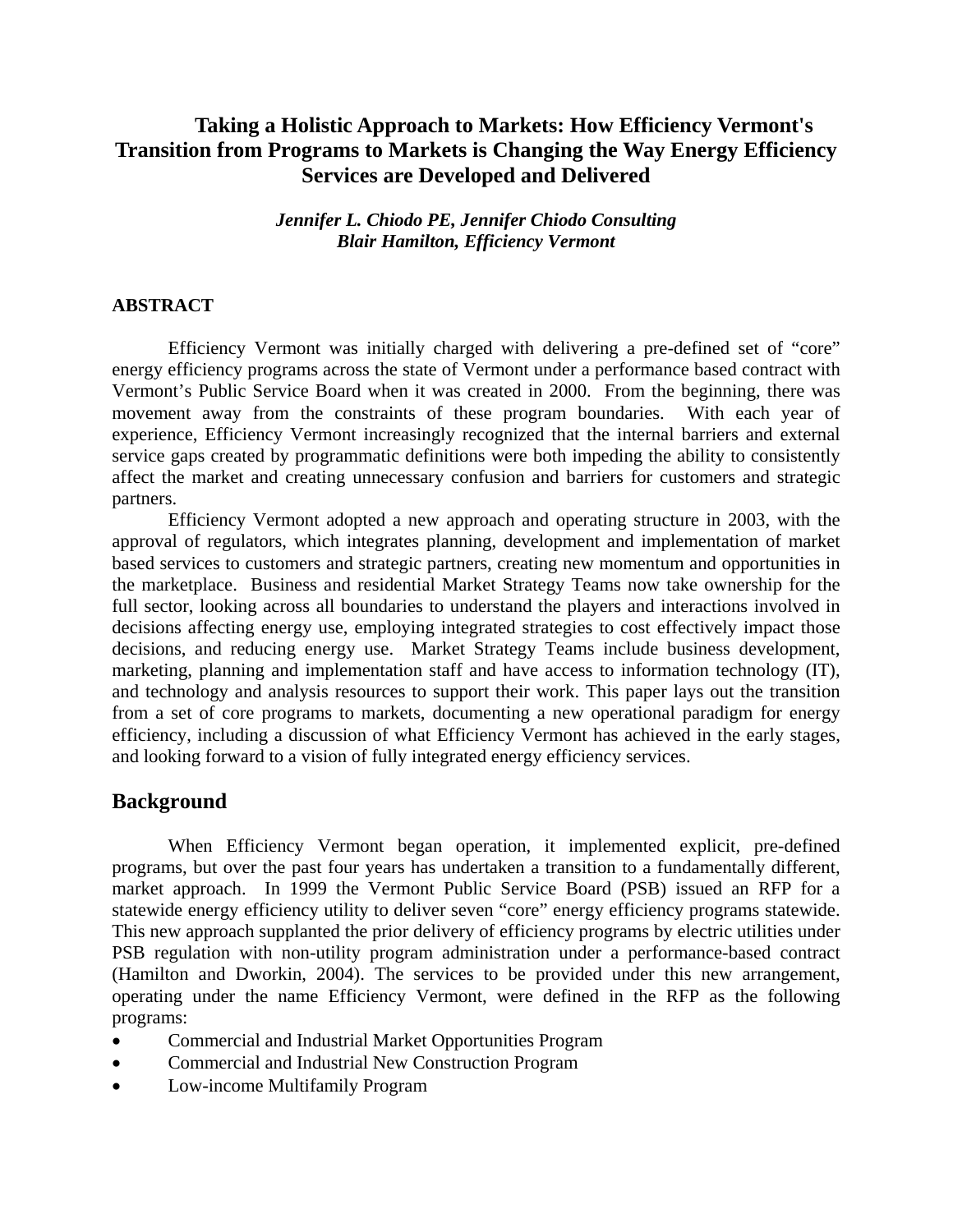- Dairy Farm Program
- Residential New Construction program
- Residential Low-Income Program
- **Efficient Products Program**

As the initial three-year contract period was coming to a close, and the Efficiency Vermont contractor was preparing for an optional contract extension, a critical examination of experience to date was undertaken. The internal boundaries between programs and the inability of programs to address trade allies and customers holistically were identified as significant barriers to greater success. The response was the development of a concept of statewide energy efficiency services for all sectors *without* program boundaries, focusing instead on offering customers a *range* of energy efficiency products and services that cut across previously defined core programs. The vision was of seamless service delivery so that Efficiency Vermont could effectively stimulate desire for energy efficiency in the market and expand the state's resources for energy efficiency. The new approach was proposed to Vermont's regulators and the transition away from programs to a market based approach was approved. A key factor enabling the approval of the markets approach was that savings could still be reported in the original program categories as well as by market, allowing for historical comparisons of results.

Energy efficiency program design and delivery in Vermont has been evolving over the past two decades along the same patterns as elsewhere in the country. Early efforts focused primarily on *technology*, with offers typically designed and implemented for individual end uses such as lighting or hot water conservation measures. Technology-based efforts tended to offer prescriptive rebates through standardized forms increasing customers and trade ally familiarity with the technical criteria and the rebate amount associated with specific technologies. While this approach enjoyed early success, opportunities to capture additional savings from interactive measures were often missed and this approach failed to exploit market events such as new construction or major renovation.

The second generation of energy efficiency efforts sought to complement the technology based approach by focusing on the market events that were being missed and effectively treating them by establishing *programs* to provide services to the targeted market segment and the market actors working within that segment. Implementation, budget, goals, management, reporting, marketing and outreach were organized under independent programs, typically overseen by program managers, creating a discreet set of program services and program identities both internally and in the marketplace. This top-down, vertically integrated structure was reflected in the early charge for Vermont's energy efficiency utility. The overlaps and gaps that can result from this approach are evident when examining a common program-based approach to the new construction market, where there are typically separate programs serving the residential and commercial new construction markets. Many architects, engineers, developers and builders work in both commercial and residential construction. Trade allies do not typically divide neatly along programmatic lines. Perhaps even more important, a large commercial or industrial customer who is building an addition, renovating a portion of the adjacent building and replacing an air handler at a separate location, all at the same time, is not well served by segmented programs.

Based on the failings of the *programs* approach in meeting the needs of customers and changing the market, Efficiency Vermont conceived of a *markets* approach. The markets approach looks holistically at customers and market actors and delivers services to increase the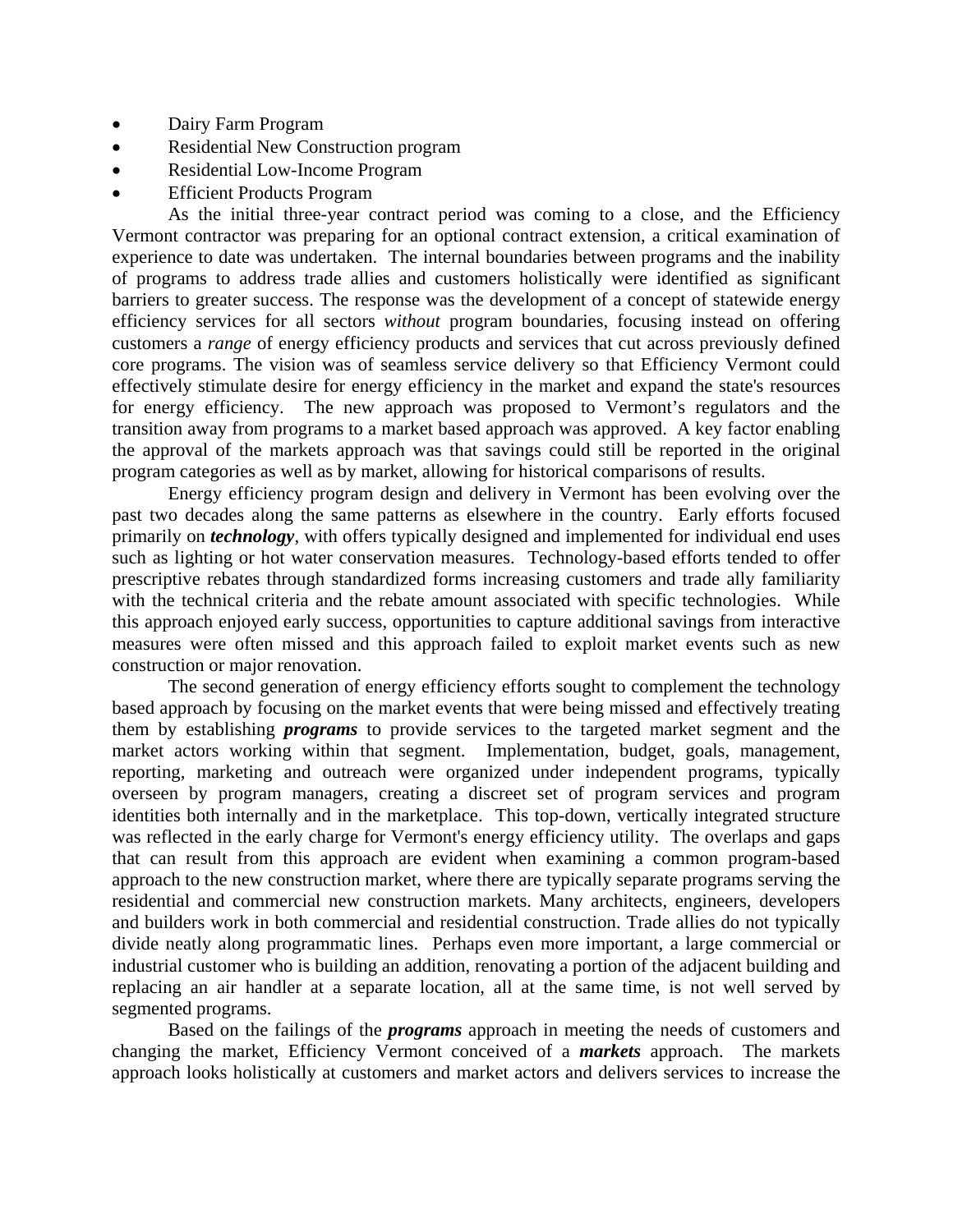adoption of higher levels of efficiency in more transactions across the entire market. This approach relies on elements of both the technology and program approaches that preceded it, integrating standardized rebates and targeted approaches to specific markets into an entire suite of fully integrated services, capitalizing on the synergy between Efficiency Vermont's activities in the marketplace.

## **Table 1. Critical Elements of a Markets Approach**

| $\bullet$ | Eliminate program boundaries                                             |
|-----------|--------------------------------------------------------------------------|
| $\bullet$ | Customize approaches to meet the needs of targeted market actors, events |
|           | and supply chain                                                         |
| $\bullet$ | Develop dynamic service delivery and communications structures           |
|           | oriented towards understanding and meeting the needs of market actors    |
|           | rather than recruiting them into programs.                               |

# **A Market Approach to Energy Efficiency**

A market approach to structuring the delivery of energy efficiency integrates internal development and delivery of services to produce a seamless set of messages and services in the market. The internal integration transcends the boundaries created around programs, applying the best ideas across markets and customizing services and approaches to meet specific customer or trade ally needs. The benefits of this approach include:

- Customer friendly eliminates customer confusion about which program has the best offer or which one applies, and provides a single point of interface, simplifying customer participation.
- Increases partnership opportunities enables the service delivery organization to work effectively on a business-to-business basis, aligning energy efficiency objectives with the business objectives of partners to capture the greatest mutual benefit.
- Improves internal efficiency and effectiveness removes competition between programs by establishing a set of common goals and a mandate for integration, increases internal collaboration and reduces cost of serving customers.
- Eliminates conflicting messages both internally and externally.

These benefits result in higher participation rates both by customers and strategic partners, yielding more and deeper savings and enabling long-term changes in practice.

The elimination of programs from Efficiency Vermont included a complete shift from the operating and communication structures as well as the language established under the program paradigm. Programs and program managers were eliminated and replaced with a new servicebased market team structure. The market teams are responsible for the design, development and delivery of fully coordinated services. Marketing materials no longer refer to "programs". Direct outreach to customers and partners is holistic; when Efficiency Vermont staff members are in the field they must be able to respond to questions or requests outside of their area of specialty. For example, if a business development specialist who focuses primarily on commercial and industrial work is meeting with a lighting vendor, s/he must be able to speak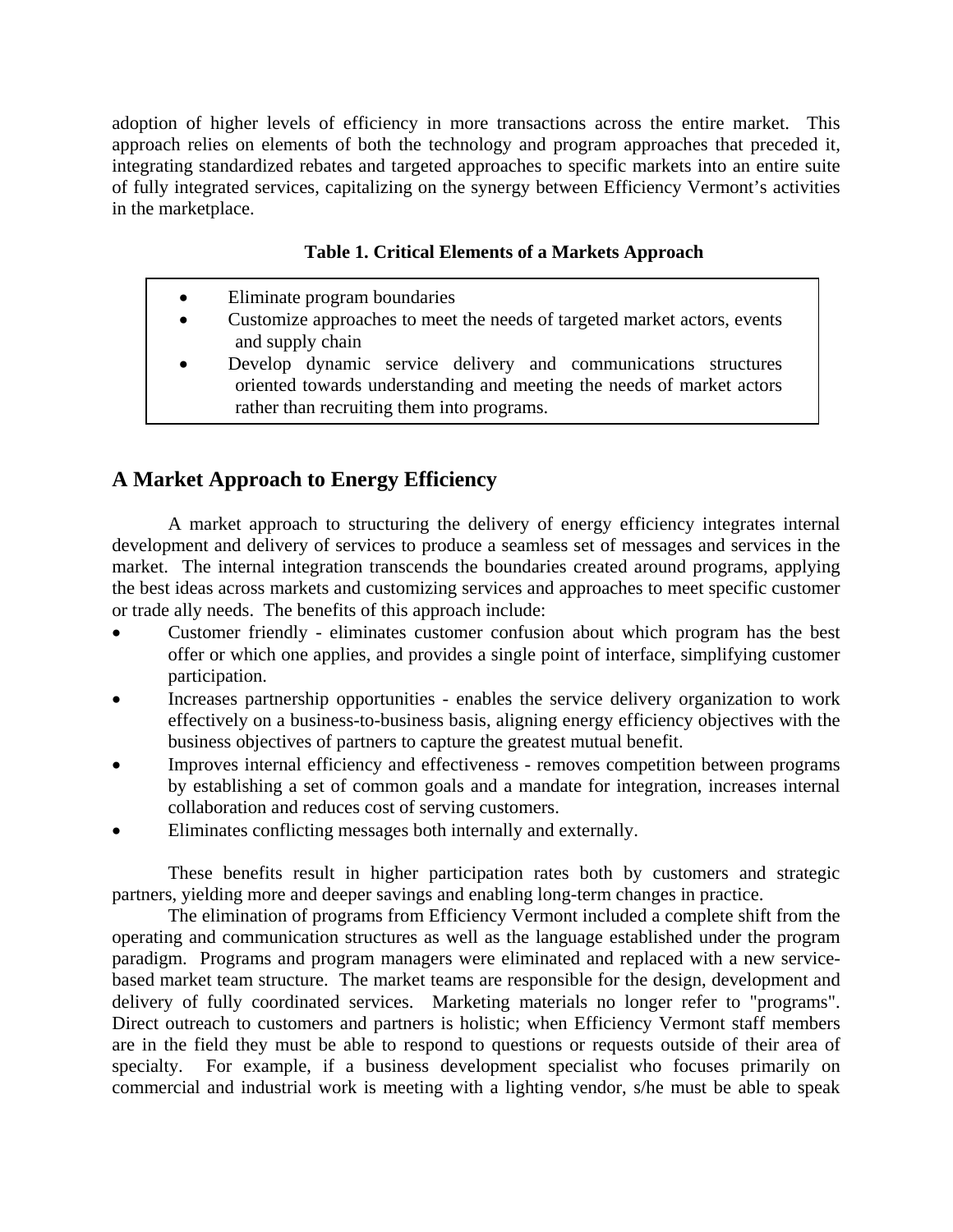knowledgably about the residential services that overlap with that vendor's market as well as the business services.

This approach enables Efficiency Vermont to interact with the market comprehensively in a consistent and pervasive manner so that energy efficiency will be available and considered in each market transaction. Each market actor is supported in improving their awareness of the benefits of the energy efficient option, whether it is the homeowner investing in comfort, the HVAC vendor differentiating itself in the market by promoting high quality systems, or the building owner interested in decreasing vacancy rates by providing daylighting. At the same time, Efficiency Vermont uses these interactions to increase its understanding of the market barriers and drivers, which enables continuous feedback on and improvement of service design and delivery, increases Efficiency Vermont's influence in the market place, and supports longterm increases in the pursuit and adoption of high levels of energy efficiency.

### **Segmenting "Messy Markets"**

 While approaching the market "as a whole" can be overwhelming due to its scope and complexity, attempting to break down the market into manageable pieces presents a separate set of problems. Markets are inherently messy. They are not neatly bound by definitions such as residential or business - a multifamily property is typically operated as a business, by a business entity, yet is occupied by residents who may have individual residential utility accounts. They may include commercial grade mechanical equipment and residential grade lighting. Certain market segments cut swaths across any boundaries one might attempt to establish to compartmentalize market services. For example contractors, whether HVAC contractors or electricians, typically work in both the residential and commercial markets; they work in new construction and in existing facilities; they do retrofit and lost opportunity projects. Clearly the dynamic nature of the marketplace calls for the responsive development and delivery of services that recognize its complexity.

The initial problem faced by Efficiency Vermont in implementing a market based approach was how to redefine markets, market objectives, and market strategies that would better meet the needs of the market while delivering on mandated resource acquisition and market transformation objectives of the contract with the PSB. The critical elements Efficiency Vermont used in establishing services under the market approach were: 1) understand markets are messy; 2) define them as simply as possible while identifying and dealing with cross-over issues; 3) eliminate service gaps, sharing goals across all services; 4) set priorities that are achievable in the near term founded on a long term vision of market transformation; 5) identify the most important segments of market actors that transcend boundaries and address these critical market components; and 6) be flexible in meeting regulatory reporting requirements.

#### **Defining Markets and Players**

Clear definitions of the different market components were developed to establish a common language, increasing internal consistency among Efficiency Vermont staff who had historically been focused only within the sectors associated with the original programs, thereby addressing some of the internal barriers created by the traditional program approach. No matter where boundaries are created by definition, they must be flexible in order to fulfill the objectives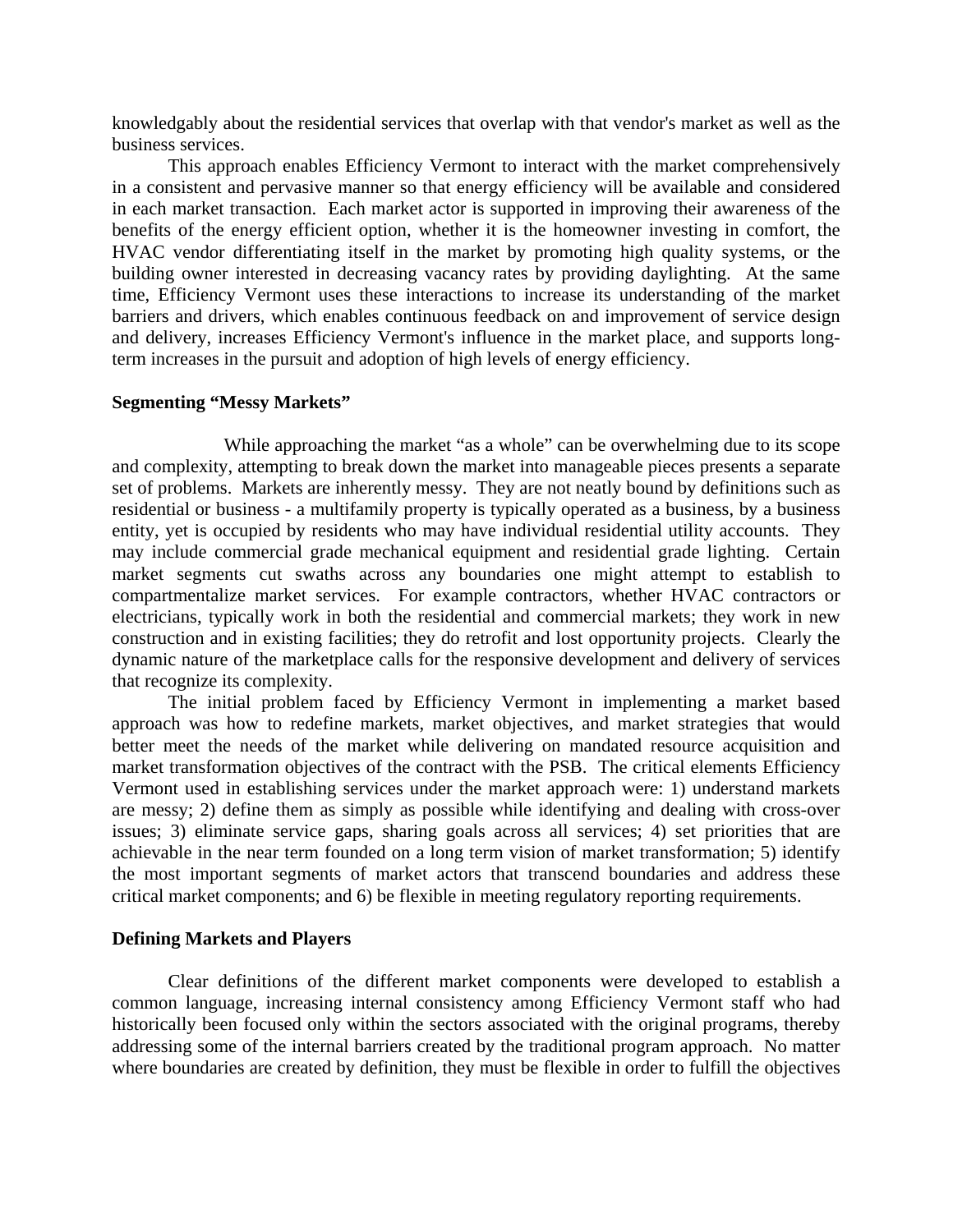of eliminating internal boundaries and providing comprehensive and seamless services and communications in the marketplace. Efficiency Vermont identified and defined the following key market components:

**Market:** the market includes the *human element*: customers and partners (market actors); the *technological element*: technologies, systems, industry practices, supply chain and design; the *physical element*: new and existing buildings and energy using equipment located outside of buildings; the *economic element*: the local, national and world economy. While the market can be segmented into the business and residential sectors for some purposes, it should be with the understanding that there is no rigid boundary between the two segments, and for some (and sometimes key) market actors this boundary is meaningless. The perceptions of the market actors are of primary importance, as they are the ones who ultimately make efficiency choices. Focusing on the human element helps clearly identify needs, benefits and barriers to energy efficiency acquisition allowing the development of tailored approaches to capture the unique opportunities associated with specific groups of market actors.

**Customer:** Individual(s) enabled to act on his/her own behalf or on the behalf of an employer to secure energy savings and the people who influence those decisions. The people who influence can be an important constituency in the decision making process, examples include the parents and students of a school that is undertaking an upgrade or the customers of a retail business that is changing its lighting.

**Strategic Partner:** Individuals or organizations who interact with the customer and may potentially impact the customer's energy related decisions. Groups included are: design professionals, trade allies, real estate professionals, business associations, funding entities, government and public service groups.

These broad definitions provided Efficiency Vermont with a foundation for working across the entire market. Further segmentation of the market enabled refinement and targeting of approaches. While the segments have similarities to traditional program structures, it builds on what worked in the past, integrating it into the markets approach. Maintaining some of the historic segments allowed for a smoother transition from programs to markets. For example,

- New construction and existing buildings present different opportunities and have some relatively discreet sets of market actors, as well as significant overlap that gets identified and addressed in the market based approach.
- The retail market is a critical interface point for residential customers with cross over for small business customers.

In addition to establishing overarching market segments, Efficiency Vermont targeted market actors who transcend boundaries and work in broad swaths of the market. These segments offer unique opportunities, barriers and relevance to resource acquisition or other critical performance metrics. Examples of market segments targeted by Efficiency Vermont include:

- Ski areas
- Lighting vendors
- Design professionals
- Schools

While the definition and segmentation of markets is certainly not new in the energy efficiency industry, the underlying intent of breaking down the internal boundaries created by the historic program structures that operated along the lines of the definitions is somewhat unique.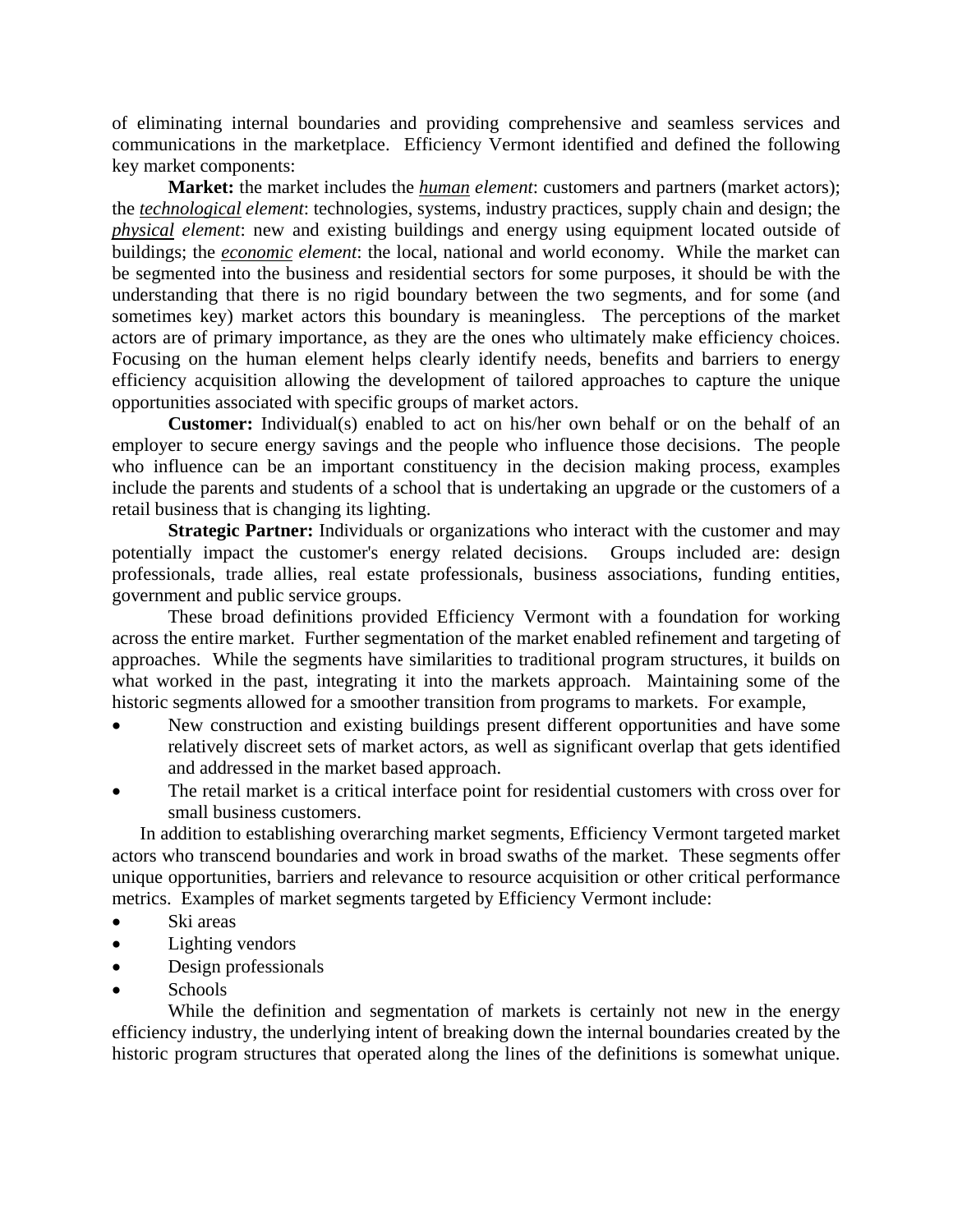The next step Efficiency Vermont undertook was to establish an operational structure that supported the theory of seamless and comprehensive services to the market.

## **A Market Oriented Operational Structure**

Efficiency Vermont embraced the challenge of retooling both structure and operations to support a market approach, eliminating the internal boundaries and barriers created by programs. A team-based structure was created; at the highest levels addressing the residential and business sectors and at subsequent levels promulgating approaches tailored to the various market segments and swaths established as priorities in Vermont's market. Organizational changes were necessary to remove some of the internal program boundaries; staff was freed from prior program affiliations, working across markets to deliver comprehensive services. The types of teams that were formed is described below and illustrated in Figure 1.

Market Strategy Teams: At Efficiency Vermont, two high-level "market strategy teams" were charged with setting the long-term vision in the markets, developing goals and facilitating the implementation of market-wide services. The teams are comprised of market, operations, business development, marketing and planning staff. These team work both at the strategic and tactical levels providing vision, guidance and input to service development and delivery. There is some shared membership across the business and residential market strategy teams to support coordination.

Market Teams: Market teams were established to work at the tactical level across broad segments of the market such as new construction or existing buildings. These teams typically include markets, operations, planning and business development staff and draw on technical, IT and marketing staff as needed. Target market teams were given responsibility for addressing a specific segment or swath of the market, such as ski areas or schools, to ensure services are tailored to address the specific needs and barriers in that segment.

Strategic Partner Teams: Efficiency Vermont established these teams to focus on groups of market actors including design professionals and trade allies. These teams were charged with providing the strategic partner outreach and communications necessary to support the objectives of the market teams.

In order to support the coordination and communication of this rather large group of teams, staff were assigned to work on multiple related teams. In addition, Efficiency Vermont instituted a planning and communication mechanism called the Market Brief. The Market Brief captures the key elements of the strategic planning and development for the markets as well as documenting tactical plans for service delivery. Each of the market teams develops or retools its Market Brief on an annual basis, establishing a high level of connection with the goals established across the organization, and engendering a deeper understanding for the drivers behind the work which informs decisions that are made on a daily basis. The market teams and market brief process enable effective internal collaboration in the development of a cohesive approach to the market thereby increasing interest and uptake of energy efficiency across the market.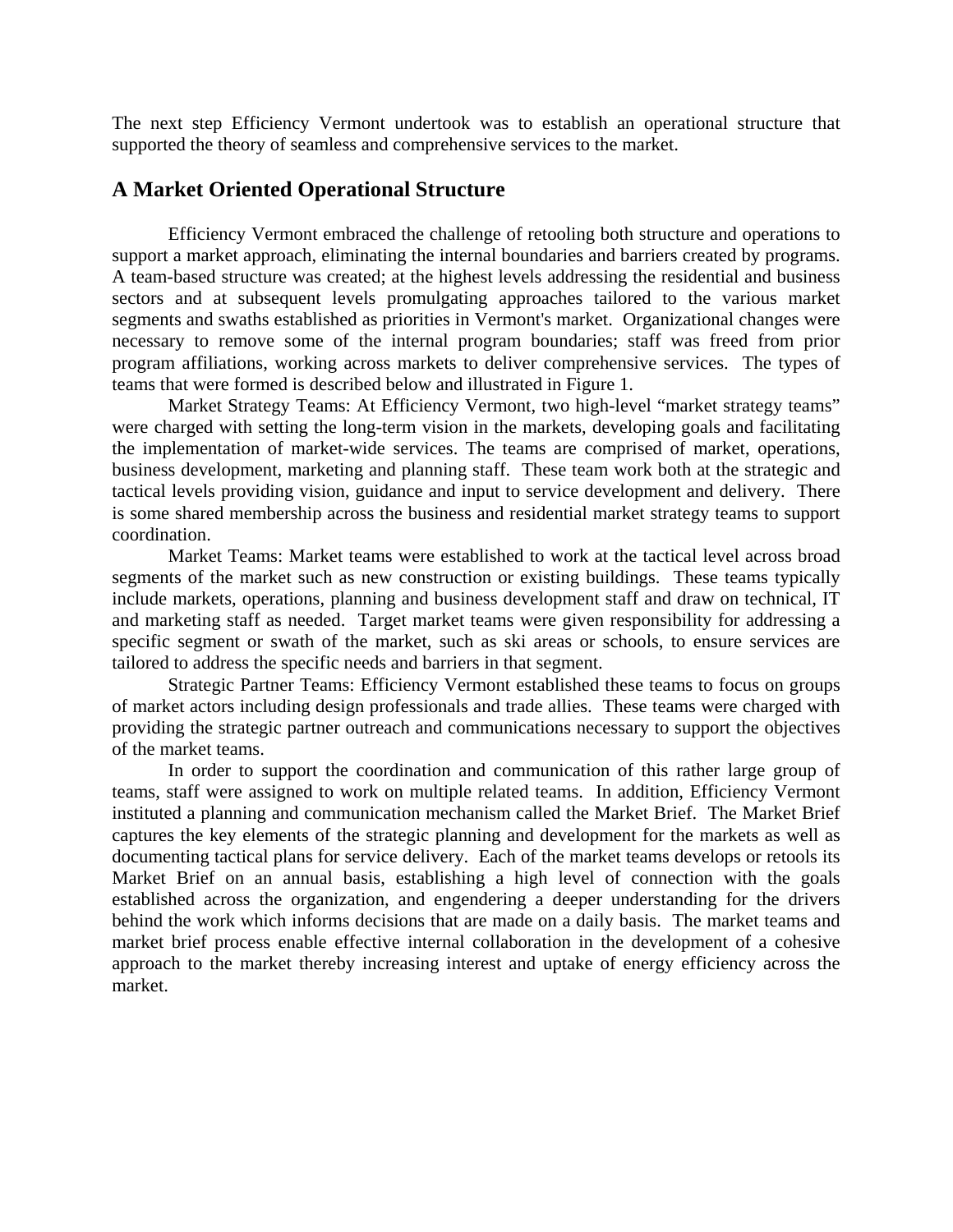

**Figure 1. Efficiency Vermont Market Teams (in early 2004)** 

# **Market Based Services - Development and Implementation**

Efficiency Vermont began implementing this new approach in August of 2002, developing vision statements for the market segments and providing tools for the market teams to use in the development of their market goals, strategies and tactics. While their markets approach is still evolving and maturing, Efficiency Vermont is already experiencing successes and obtaining feedback that informs the continued refinement of their approach. The examples below demonstrate the development and implementation of the markets approach at Efficiency Vermont.

## **Supporting Best Practices in New Construction**

The construction of new buildings provides one of the greatest opportunities for comprehensiveness and the embedding of energy efficiency into the built environment. It is also a market segment that operates along a set of relatively clear processes and procedures. Figure 2 shows the overlap among strategic partners and customers in the new construction market; the overlap, or messiness of the segment calls for a holistic approach. Technology overlap between the residential and business new construction markets is considerable as well, with more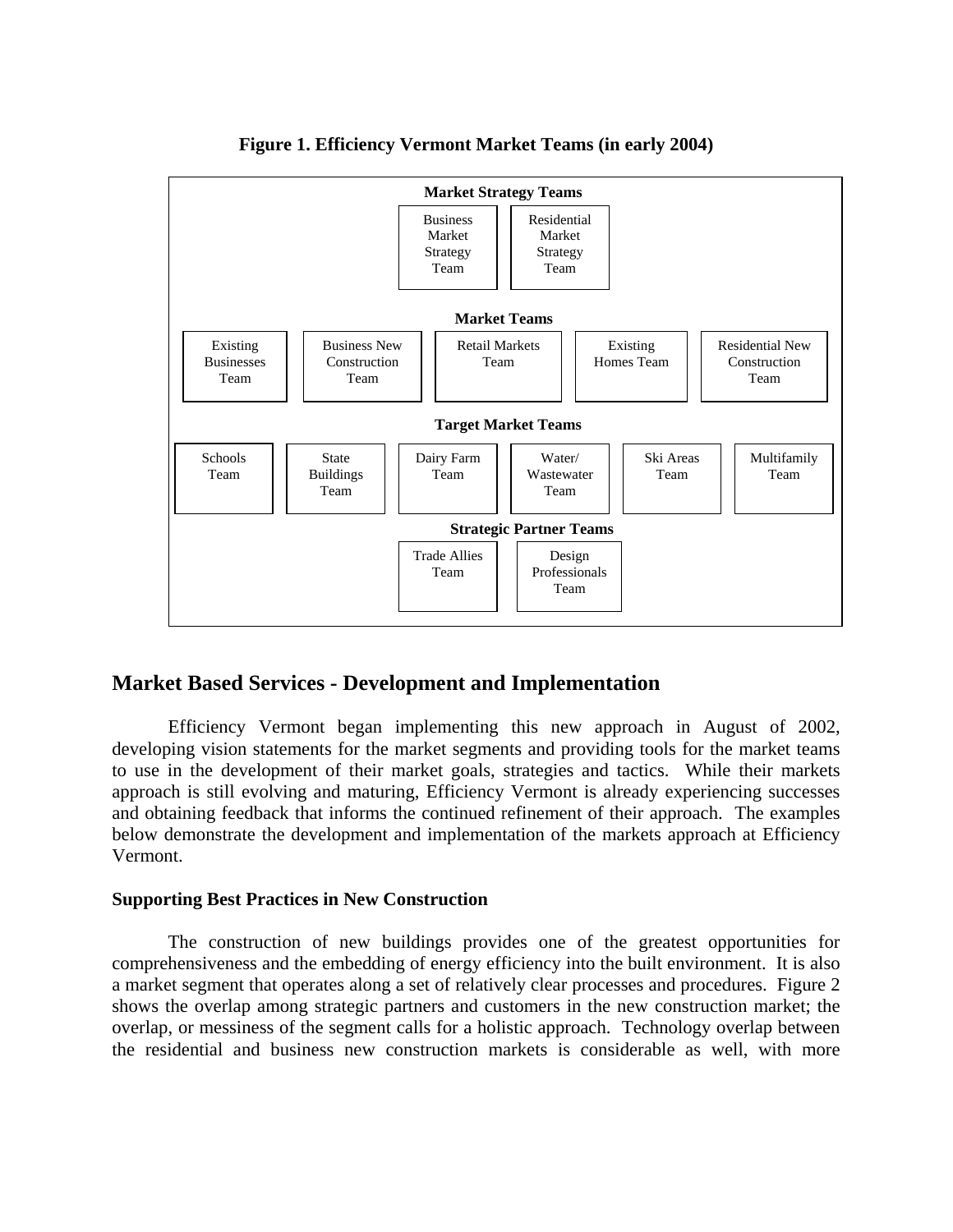residential grade equipment being installed in small commercial and multi-family buildings and more specification grade equipment being installed in large homes.



**Figure 2. Overlap in the New Construction Market** 

One example of how Efficiency Vermont is working to increase comprehensiveness and improve the quality of new construction projects across is Efficiency Vermont's annual new construction conference, Better Buildings by Design. This conference provides education to architects, engineers and home builders while allowing Efficiency Vermont to obtain input and feedback from the market and enroll new projects. Conference attendance exceeded 900 in 2004. Cross-training was evidenced by architects attending contractor demonstration sessions on the construction of air tight drywall; homebuilders participating in sessions on lighting and health; and electrical engineers attending a demonstration on kitchen lighting. This cross-market sharing of information increases the likelihood of success when those players work together on new buildings.

Another example of the application of a holistic approach in the market is demonstrated by an Efficiency Vermont project manager's interaction with a developer who was building lowincome multi-family and market rate multifamily buildings for different customers, as well as commercial retail space, all as part of a larger development project. The initial engagement was on the low-income multifamily facility based on the requirement of the funding entities that Efficiency Vermont be included in the project design and construction. The Efficiency Vermont project manager was able to demonstrate the benefits of high levels of energy efficiency including a heat recovery ventilation system, all of which were integrated into the design for the affordable housing project. The developer literally told the project manager, "I want what you did for me on the affordable project for my other projects." The project manager was able to apply similar approaches across the low-income, market rate and commercial projects as well as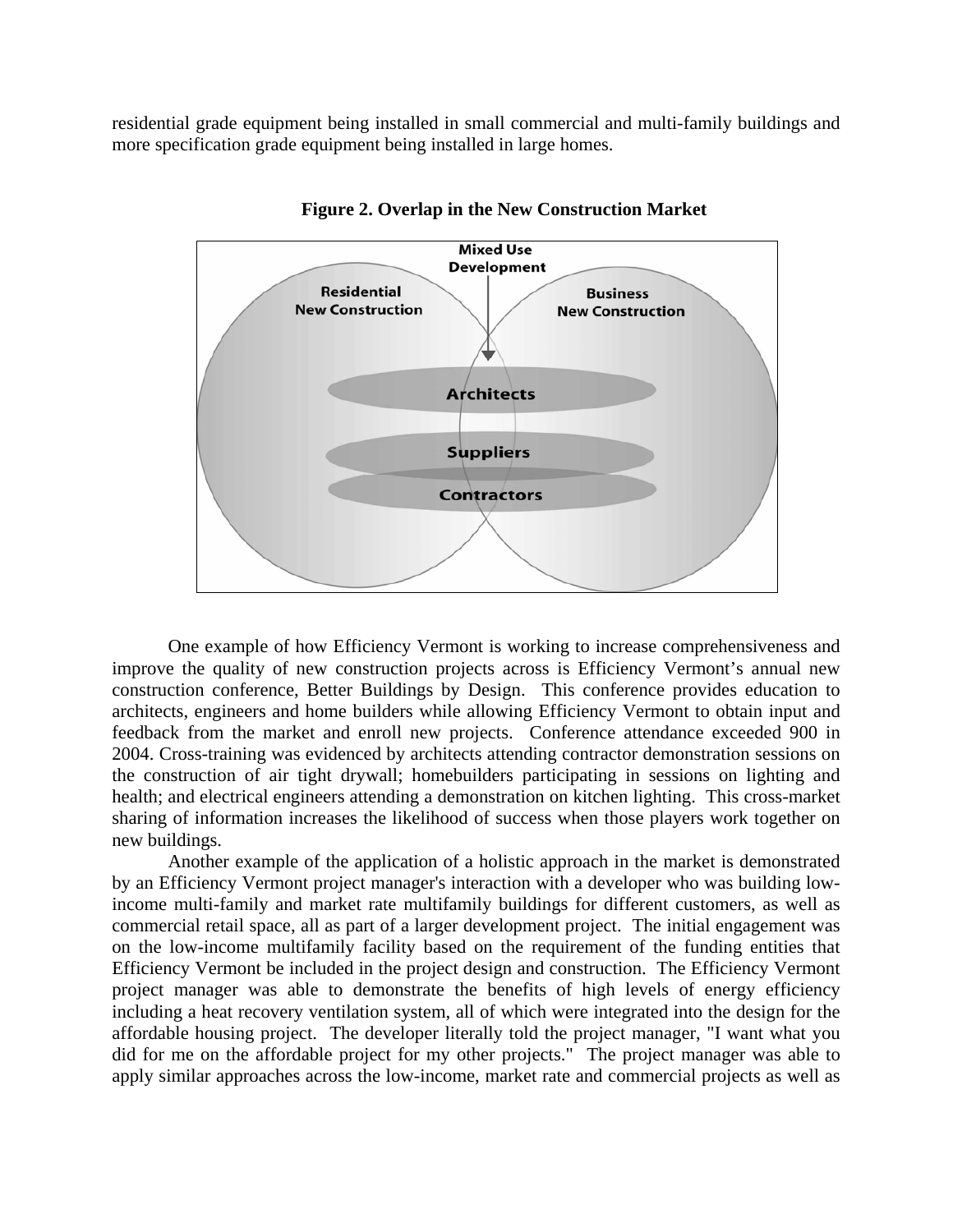addressing parking lot lighting. From the developer's perspective, he got to work with one project manager who he trusted to give him the service and technical advice he needed on all of his projects, while Efficiency Vermont realized deeper savings at lower costs (incentives totaled approximately 25% of incremental cost on projects that included comprehensive treatment of energy efficiency from the envelop to the end uses). At the same time a strong customer relationship was established and increased knowledge and awareness of the benefits of energy efficiency was created on the customer's part. Efficiency Vermont reported the projects under three different program headings in their annual report to the Vermont PSB, yet the customer was served seamlessly.

### **Serving Vermont's Ski Areas**

The ski industry is a significant contributor to Vermont's economy and one of the largest consumers of electricity in the state. Ski Areas have complex organizational structures, frequent ownership changes and are highly regulated by Vermont's land use statute, Act 250. Distribution system constraints often limit flexibility relative to large additional peak loads. Ski areas develop everything from high-end detached single-family housing to hotels and industrial process applications for snow-making. Under a program-based approach, they might be served by as many as six different efficiency programs, each perhaps with different marketing, customer representatives and offers. Efficiency Vermont instead treats ski areas comprehensively, recognizing that they will best be served by accepting that their critical defining characteristic is precisely that they are ski areas. Each ski area is directly served by a designated business development specialist and project manager who are familiar with mountain operations, housing, and staff, as well as with the multiple projects on which Efficiency Vermont is engaged. Members of the ski team meet with ski area management on a periodic basis to develop projects and to get input on the ski area's needs which informs the development and improvement of services.

A key aspect to Efficiency Vermont's success with the ski areas is the strong relationship it established with the business association serving the ski areas. The Vermont Ski Area Association (VSAA) provides Efficiency Vermont with regular access to members at annual meetings at which Efficiency Vermont recently coordinated a presentation on energy efficient motors, and via their newsletter which frequently includes articles developed by Efficiency Vermont in collaboration with ski areas to highlight successful projects.

An example of how the Efficiency Vermont's Ski Team, serving the Ski Area Market Segment, is working to address ski areas holistically is a project it has undertaken in collaboration with VSAA. Working with a snow making expert, the Ski Team is developing the next generation of snow making energy efficiency measures for Vermont. The end product will be a comprehensive technical guide addressing ski area facilities and operations and providing guidance on opportunities for efficiency improvements through retrofit, equipment replacement and new construction events in housing, base and mountain operations.

One ski area approached Efficiency Vermont requesting to be designated "the most energy efficient ski area in Vermont." The ski area formed an internal team expressly to work with Efficiency Vermont. In response, Efficiency Vermont is exploring its role in helping define Vermont's ski areas as environmentally conscious in partnership with the VSAA and tourism industries in Vermont. An early effort in this area was a high end residential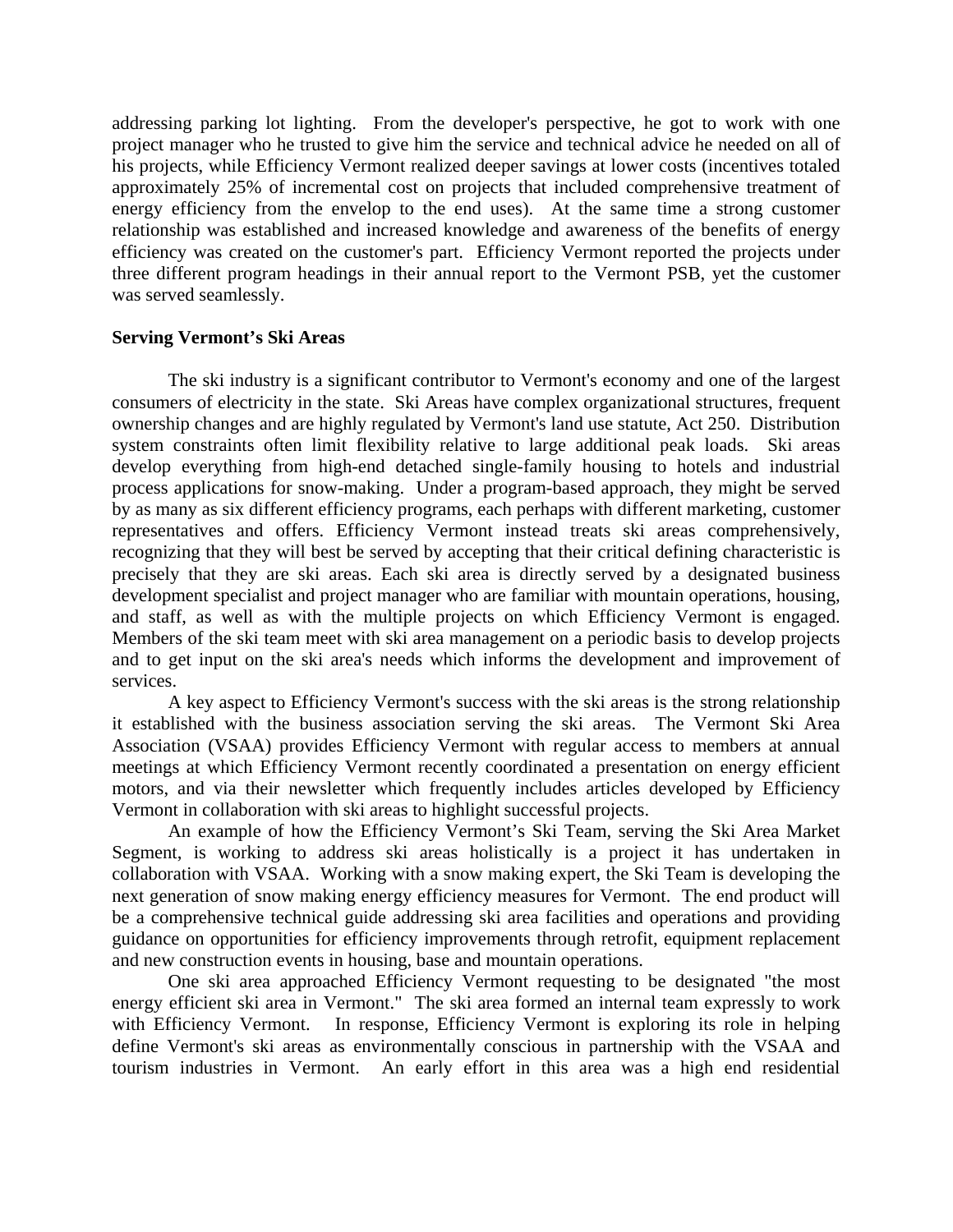development that presented significant customer barriers to installing compact fluorescent lighting. Efficiency Vermont worked with the ski area to develop a sample marketing piece to be used with a model home to demonstrate the aesthetics and the environmental benefits of the lighting while enticing potential home owners with their critical role in helping "keep the Green Mountains green".

#### **Promoting New Technologies**

The markets approach is useful in promoting technologies as well as in moving from a technology specific to a systems-based approach. One example is the development of a more systematic approach to small commercial refrigeration resulting from project managers' perceptions of how customized service delivery to small commercial customers was not working. The barriers identified included the difficulty in getting incremental cost and savings information on a project basis, reluctance of vendors to bring projects into Efficiency Vermont, and the time invested on each project for relatively modest savings compared with larger custom projects. The last was an internal barrier, but it was significant in driving Efficiency Vermont staff to look for a solution. Efficiency Vermont worked collaboratively within the market team structure to develop prescriptive rebates for small commercial refrigeration. Efficiency Vermont established a partnership with the refrigeration contractors' association to do outreach and developed a customer friendly marketing piece that contractors and Efficiency Vermont customer service specialists use to help small commercial customers understand the opportunities and benefits. Participating vendors are listed on Efficiency Vermont's website and receive referrals from customer service or project managers. The new tools enable vendors to be more comprehensive and help Efficiency Vermont address their project load issue by establishing vendors as effective partners in service delivery. The process improved Efficiency Vermont's relationship with these trade allies, increasing engagement on custom projects.

Another example is work that is currently underway with HVAC contractors. Efficiency Vermont has a contract requirement to increase business savings from HVAC equipment replacement and retrofit projects by 20%. In addition, the residential market teams are looking at central air conditioning and furnace fan measures to increase savings in existing homes. In this context, Efficiency Vermont has identified several areas for integrated, cross-sector efforts to increase participation with HVAC contractors for both business and residential applications, including integrated approaches to marketing, training and communications. Consideration of internal approaches for consistency and cross-fertilization is critical for providing seamless service to HVAC contractors. Efficiency Vermont examined upstream incentives for vendors across the residential and business sectors to ensure continuity. It considered abandoning a current regional rebate form for commercial air conditioning incentives so that a single form could be established for prescriptive HVAC incentives in both the residential and commercial markets. While Efficiency Vermont rejected the idea of a single form, the fact that it was identified and considered as an opportunity to streamline services from the trade ally's perspective demonstrates significant organizational adoption of the market approach.

These are a few examples of the success Efficiency Vermont has experienced with the markets approach. It has effectively changed its orientation from *what Efficiency Vermont does*  to *what the market needs*, thereby more effectively integrating energy efficiency into the market based on Efficiency Vermont's understanding of the market at all levels in the organization.